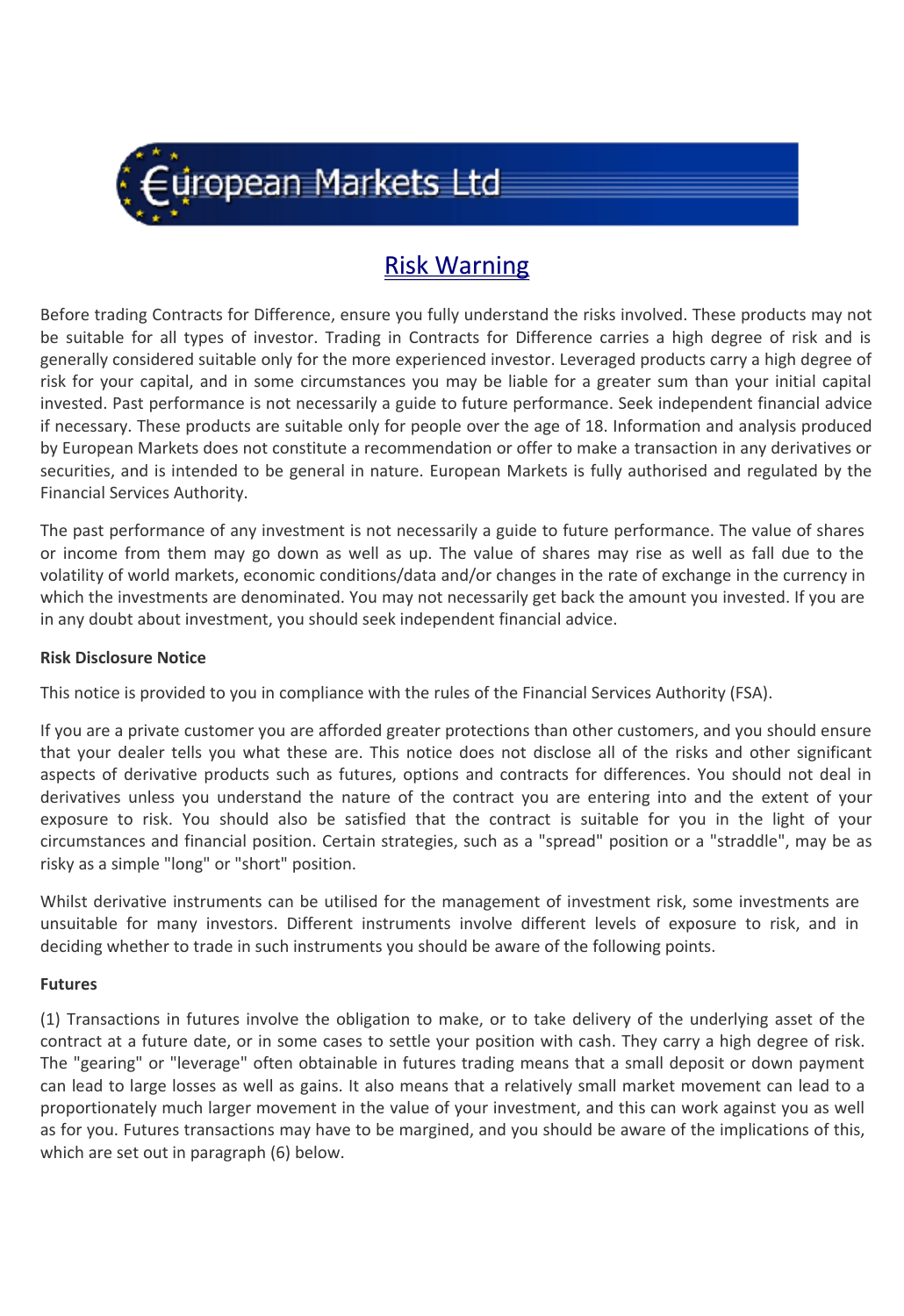# **Options**

(2) There are many different types of options with different characteristics subject to different conditions:

## **Buying options**

Buying options involves less risk than selling options because, if the price of the underlying asset moves against you, you can simply allow the option to lapse. The maximum loss is limited to the premium plus any commission or other transaction charges. However, if you buy a call option on a futures contract and you later exercise the option, you will acquire the future. This will expose you to the risks described under "futures" and "margined transactions".

#### **Writing options**

If you write an option, the risk involved is considerably greater than buying options. You may be liable for margin to maintain your position and a loss may be sustained well in excess of any premium received. By writing an option, you accept a legal obligation to purchase or sell the underlying asset if the option is exercised against you, however far the market price has moved away from the exercise price. If you already own the underlying asset which you have contracted to sell (known as "covered call options") the risk is reduced. If you do not own the underlying asset (known as "uncovered call options") the risk can be unlimited. Only experienced persons should contemplate writing uncovered options, and then only after securing full details of the applicable conditions and potential risk exposure.

#### **Contracts for differences**

(3) Futures and options contracts can also be referred to as contracts for differences. These can be options and futures on the FTSE-100 index or any other index or share, as well as currency and interest rate swaps. However, unlike other futures and options, these contracts can only be settled in cash. Investing in a contract for differences carries the same risk as investing in a future or an option and you should be aware of these as set out in paragraphs (1) and (2) respectively. Transactions in contracts for differences may also have a contingent liability and you should be aware of the implications of this as set out in paragraph (6) below.

#### **Off-exchange transactions**

(4) It may not always be apparent whether or not a particular derivative is effected on exchange or is an offexchange derivative transaction. While some off-exchange markets are highly liquid, transactions in offexchange or "non transferable" derivatives may involve greater risk than investing in on-exchange derivatives because there is no exchange market on which to close out an open position. It may not be possible to liquidate an existing position, to assess the value of the position arising from an off-exchange transaction or to assess the exposure to risk. Bid and offer prices need not be quoted, and, even where they are, they will be established by dealers in these instruments and consequently it may be difficult to establish what is a fair price.

The potential for profit or loss from transactions in foreign currency denominated contracts will be affected by fluctuations in foreign exchange rates.

#### **Foreign markets**

(5) Foreign markets will involve different risks from UK markets. In some cases the risks will be greater. The potential for profit or loss from transactions on foreign markets or in foreign denominated contracts will be affected by fluctuations in foreign exchange rates.

#### **Contingent liability transactions**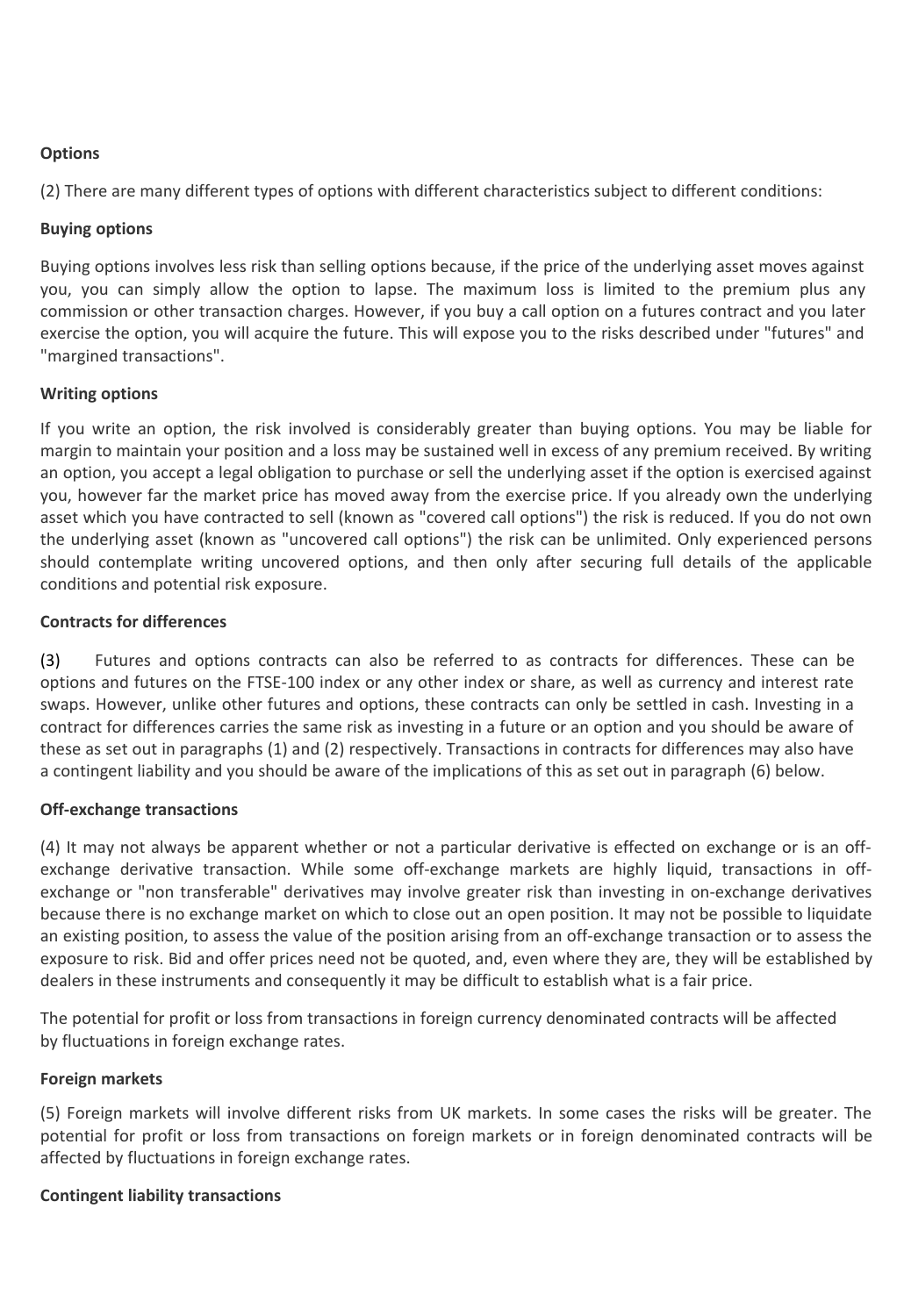(6) Contingent liability transactions which are margined require you to make a series of payments against the purchase price, instead of paying the whole purchase price immediately.

If you trade in futures, contracts for differences or sell options you may sustain a total loss of the margin you deposit with your dealer to establish or maintain a position. If the market moves against you, you may be called upon to pay substantial additional margin at short notice to maintain the position. If you fail to do so within the time required, your position may be liquidated at a loss and you will be liable for any resulting deficit.

Even if a transaction is not margined, it may still carry an obligation to make further payments in certain circumstances over and above any amount paid when you entered into the contract. Contingent liability transactions which are not traded on or under the rules of a recognised or designated investment exchange may expose you to substantially greater risks.

# **Collateral**

(7) If you deposit collateral as security with your dealer, you should ascertain from your dealer how your collateral will be dealt with. Deposited collateral may lose its identity as your property once dealings on your behalf are undertaken. Even if your dealings should ultimately prove profitable, you may not get back the same assets which you deposited and may have to accept payment in cash.

#### **Commissions**

(8) Before you begin to trade, you should obtain details of all commissions and other charges for which you will be liable. If any charges are not expressed in money terms (but, for example, as a dealing spread), you should obtain a clear written explanation, including appropriate examples, to establish what such charges are likely to mean in specific money terms. In the case of futures, when commission is charged as a percentage, it will normally be as a percentage of the total contract value, and not simply as a percentage of your initial payment.

#### **Suspensions of trading**

(9) Under certain trading conditions it may be difficult or impossible to liquidate a position. This may occur, for example, at times of rapid price movement if the price rises or falls in one trading session to such an extent that trading is suspended or restricted. Placing a stop-loss order will not necessarily limit your losses to the intended amounts, because market conditions may make it impossible to execute such an order at the stipulated price.

#### **Clearing house protections**

(10) On many exchanges, the performance of a transaction by your broker (or the third party with whom he is dealing on your behalf) is "guaranteed" by the exchange or its clearing house. However, this guarantee is unlikely in most circumstances to cover you, the customer, and may not protect you if your broker or other party defaults on its obligations to you. On request, your broker must explain any protection provided to you under the clearing guarantee applicable to any on-exchange derivatives in which you are dealing. There is no clearing house for traditional options, nor normally for off-exchange instruments which are not traded under the rules of a recognised or designated investment exchange.

#### **Insolvency**

(11) Your dealer's insolvency or default may lead to positions being liquidated or closed out without your consent. In certain circumstances, you may not get back the actual assets which you lodged as collateral and you may have to accept any available payment in cash.